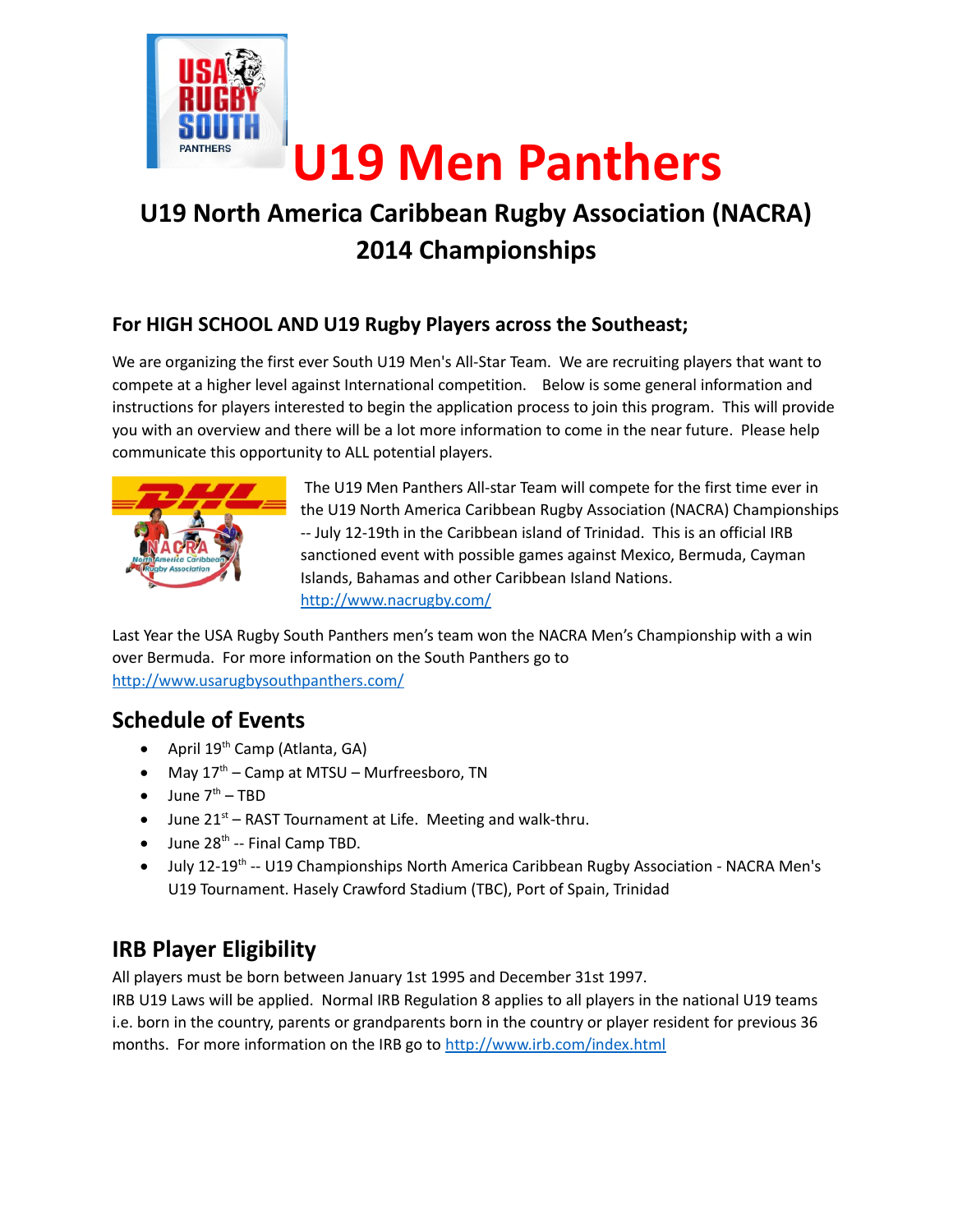

#### **Player Requirements**

This Program is a Travel All-Star Team and all players need to have a minimum standard of athletic ability and rugby experience. We hope to attract players with experience on Travel Teams or All-Star programs. Applications must include a Coaches letter. We also require:

- Dedication to Travel & Participation in all Camps & Events
- Commitment to a personal Fitness, Strength and Conditioning Program
- Ability to meet budget requirements through current funds & *fundraising* efforts
- Rugby Experience & Athletic Ability
- Willingness to do Hard Work
- Ability to follow directions as a player and with Team Management

#### **Player Application Process**

- 1. Please read and understand Player eligibility and requirements.
- 2. Make sure you can meet the Schedule & Budgeted Expenses for Camps, Events and Tours
- 3. Complete Player Application on line
- 4. Contact your Coach and request a Letter of recommendation.
- 5. Send in your team fees
- 6. Make Plans to attend Camp I.
- 7. Communicate with Team Management

## **Team/Rugby fees**

The team has a \$100 fee to register for any and all Camps. You can pay all or a minimum of \$25 upon submitting your application. Additional fees for Tours and other Events will also apply. This is nonrefundable as we are immediately using the funds for camp expenses and team development.

All Players must also be USAR CIPP compliant so there will be a \$30 fee to sign up for USA rugby if you have not already done so. All Travel, Hotel, logistics to ALL Camps and Events must be covered by the Players. Management will always work to obtain organized rates but all expenses must be incurred by the Coaches, players and all supporters. Review the schedule and budget accordingly. Additional events may be added to the schedule requiring additional funds.